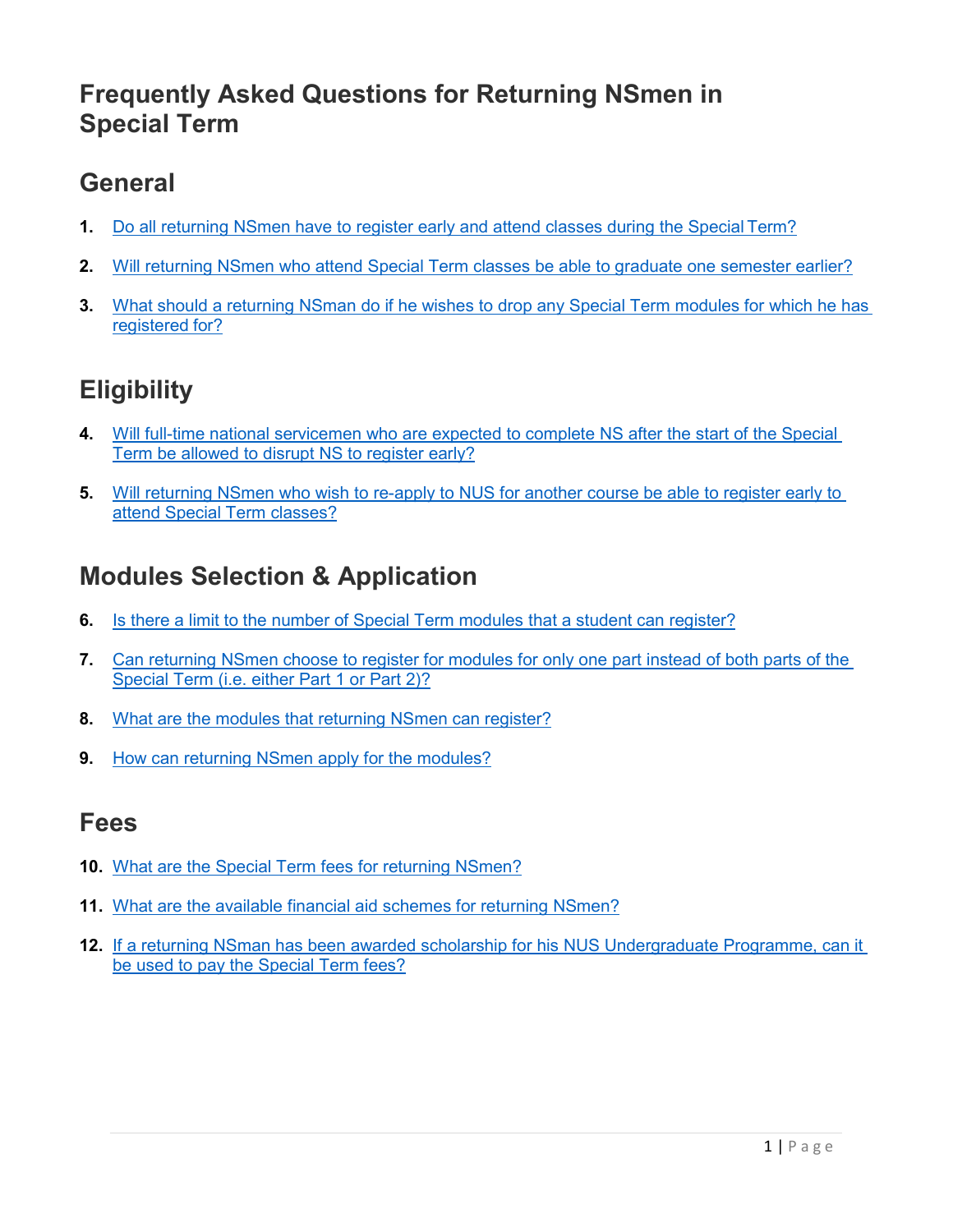### **General**

#### <span id="page-1-0"></span>**1. Do all returning NSmen have to register early and attend classes during the SpecialTerm?**

No, Special Term classes are purely optional. The arrangements are put in place to reduce the waiting time for returning NSmen to begin their classes earlier. The registration period for Returning NSmen for Special Term modules is from 1 February to 1 March yearly.

#### <span id="page-1-1"></span>**2. Will returning NSmen who attend Special Term classes be able to graduate one semester earlier?**

Returning NSmen will be able to graduate one semester earlier should he take as many modules during the Special Term as he would in a regular semester (or offset any shortfall by taking more modules in other semesters). Students must however be cognisant that overstretching themselves over a short period of time during the Special Term, right after National Service, may not suit everyone. They should seek academic advice from their respective faculties before they decide to take on as many modules as they would in a regular semester for the Special Term.

Students who are enrolled in degree courses that are not on a modular curriculum structure (i.e. NUS Medicine, Dentistry and Law) will not be able to graduate earlier.

#### <span id="page-1-2"></span>**3. What should a returning NSman do if he wishes to drop any Special Term modules for which he has registered for?**

The returning NSman has to submit a request via the [Academic Profile Updates \(APU\) Form](https://forms.office.com/Pages/ResponsePage.aspx?id=Xu-lWwkxd06Fvc_rDTR-gkItly0vqf9Il1UQkERFkBdUMFlHSk5KOUNZWVJDUDkyNVgzVTBHU0RaSSQlQCN0PWcu) (access requires your NUS email and password). Students who decide to drop all modules will be deemed to have withdrawn from the programme. Please note the fee policy that will be applicable for dropping modules within the stipulated timeline stated [here.](http://www.nus.edu.sg/registrar/academic-activities/special-term)

### **Eligibility**

#### <span id="page-1-3"></span>**4. Will full-time national servicemen who are expected to complete NS after the start of the Special Term be allowed to disrupt NS to register early?**

No, the early registration for Special Term is intended for those who are enlisted in the December and March National Service intakes and would otherwise have to wait for a long time to enter university as they would be matriculating as undergraduate students only in the coming July/August.

#### <span id="page-1-4"></span>**5. Will returning NSmen who wish to re-apply to NUS for another course be able to register early to attend Special Term classes?**

Yes, Returning NSmen can register early to attend Special Term classes if they wish to re-apply to NUS for another course. However, they should register for modules that meet the University Level Requirements and not the core modules, so that these modules they register for can satisfy their new course requirements, if their application for the new course is successful.

[Back to top](#page-0-0)